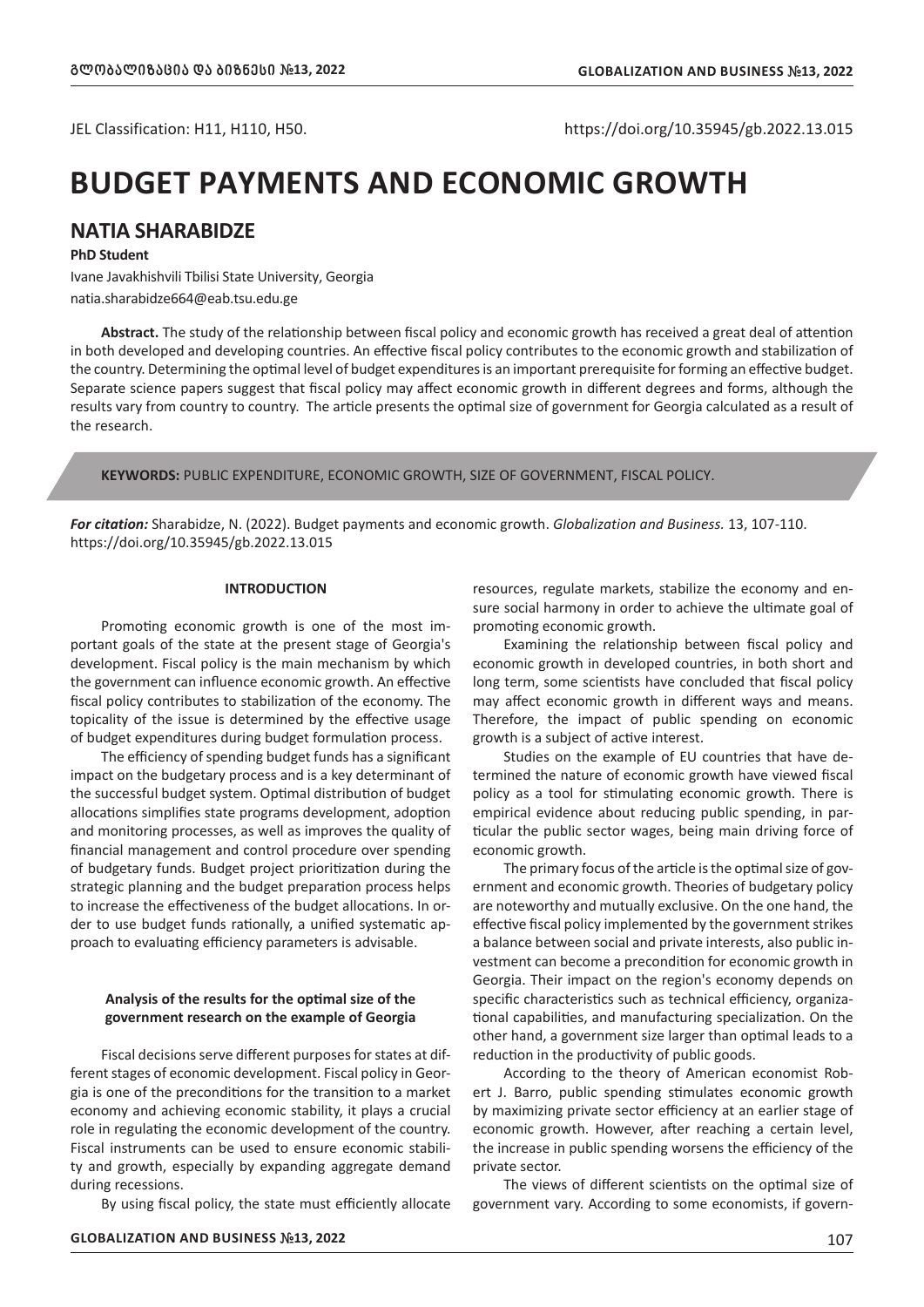

#### *Figure 1. Nominal GDP and consolidated budget expenditures in 2005-2020 (billion GEL)*

*Source: Ministry of Finance of Georgia*

ment current expenditures are less than 15% of nominal GDP, relationship between government size and economic growth is positive. In this regard, monitoring practices of developed countries is interesting, for example, the size of the government of the US, according to the World Bank, in 2020 was 14.7%. However, this Indicator is different for developed European countries. For example, in 2020, government spending in the UK as a share of GDP was 22.4%, in France - 25.1%, in Italy - 20.1%, and in Sweden - 26.8%.

Evidently, if a change in the size of government spending leads to a change in the production growth rate, the size of government is a factor of potential importance for explanation of long-term growth rate. Empirical evidence presented in certain studies of this issue confirms the impact of government spending on economic growth, although the nature of the relationship between the variables differs across countries, according to their national characteristics and evaluation periods. However, in the research process, a problem related to the size of the public sector or data availability obstacles may occur.

The government can promote economic growth through various methods: efficient provision of public goods, infrastructure development, social services and targeted intervention in the economy.

The present article discusses the effect of government size on economic growth. In this empirical analysis, the economic growth rate is the real GDP growth rate. Regression analysis based on time series was performed to determine the relationship between the variables. The study examines the possibility of rapid economic growth in Georgia. It is known that the optimal size of government varies across countries and depends on their characteristics. The figure below demonstrates the consolidated budget expenditures as well as the nominal GDP of Georgia between the years of 2005 to 2020.

The figure shows that the size of consolidated budget expenditures and nominal GDP was increasing annually and amounted to 49.4 billion GEL and 13.4 billion GEL in 2020 respectively. The government size calculated based on these data are presented in the table below.

From 2005 to 2020, the lowest government size (consolidated budget expenditures/nominal GDP) was observed in 2005 at 20.9%. This indicator reached the highest mark during periods of economic recession, respectively, in 2009 and 2020. In order to make an impact on slowdown in economic activity in these years, the government used more fiscal incentives, accordingly, the relative size of the budget expenditures increased.

Low economic growth in Georgia in recent years has provoked interest in the appropriate level of government intervention in the economy. The issue of the size of the public sector has been subject of the economic and political debates for years.

The question is, is there an optimal level of government spending that will maximize economic growth? The present study aims to determine the impact of government spending on economic growth and to identify the level of government spending that will maximize the economy. This is important in the government policy-making process.

As it turns out, causes of low economic growth in Georgia are multifaceted. One of the important indicators of economic growth is the amount of payments made by the government. If the amount of budget allocations is chosen on the basis of scientific justification, it can become important factor contributing to economic growth. When additional

*Table 1. Government size in 2005-2020 (%)*

| Year                | 2005 | 2006 | 2007 | 2008 | 2009 | 2010 | 2011 | 2012 | 2013 | 2014 | 2015 | 2016 | 2017 | 2018 | 2019     | 2020 |
|---------------------|------|------|------|------|------|------|------|------|------|------|------|------|------|------|----------|------|
| Government size (%) | 20.9 | 21.6 | 25.8 | 28.3 | 30.2 | 26.3 | 23.9 | 24.9 | 25.1 | 26.5 | 25.8 | 26.9 | 25 A | 23.4 | <u>.</u> |      |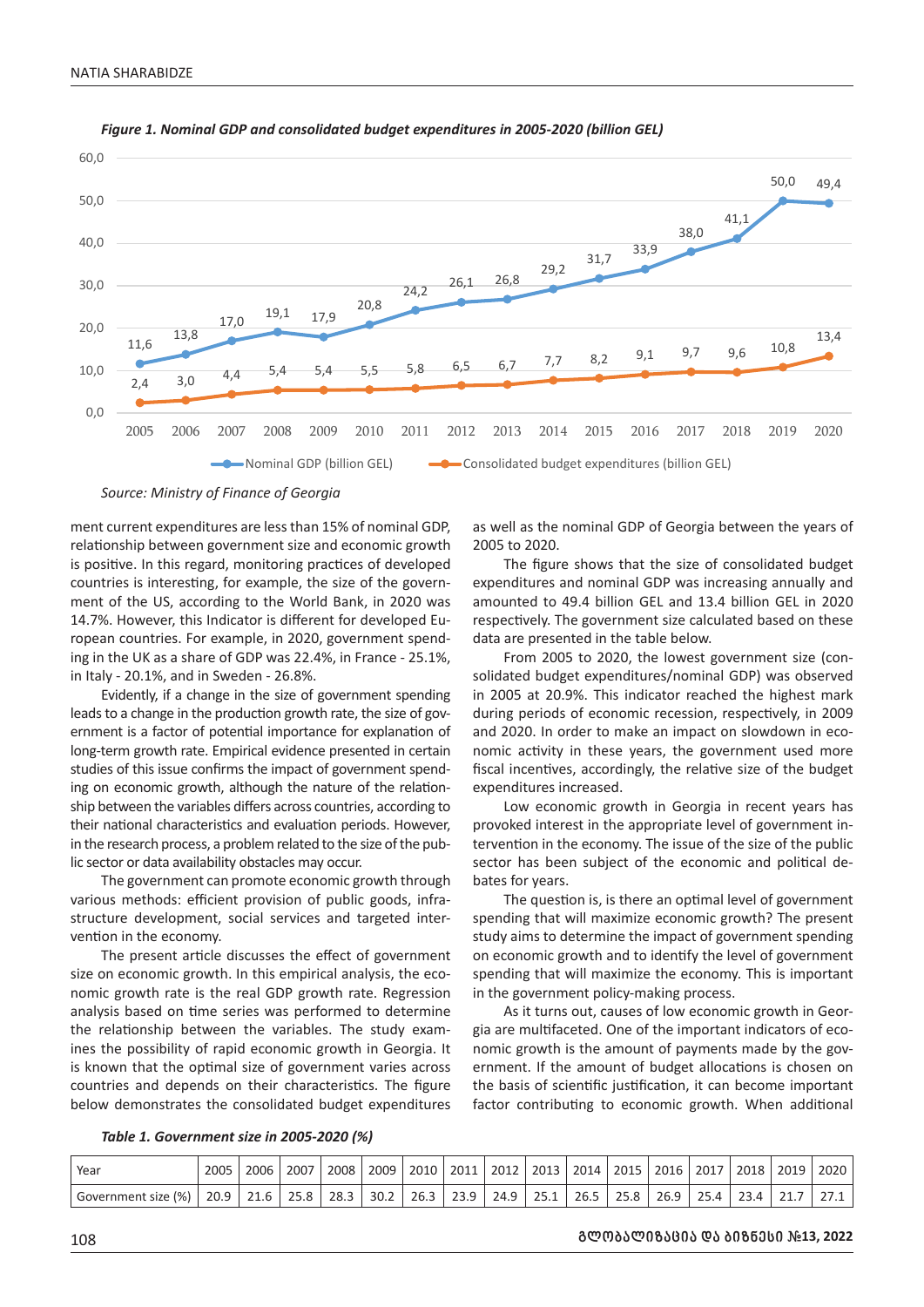*Figure 2. Relationship Between Government Size and Economic Growth (Armey curve)*



government expenditures negatively affect the GDP growth rate, they exceed the optimal level, which allows us to conclude, that reducing them, other things being equal, will lead to an improvement in economic conditions in the country. However, a reduction in government expenditure would not automatically indicate the existence of favorable conditions for economic growth. For economic growth in the country it is important not only to choose the optimal size of government, but also to properly manage budget expenditures and use them efficiently.

Wagner's law named after the German economist Adolph Wagner, states that as countries economically develop and incomes rise, additional business development opportunities arise, the demand for social services also increases the government is given incentives and opportunities to increase budget expenditures.

On the contrary, according to the Armey curve, named after the American economist Richard K. Armey, increasing government spending above the optimal level leads to a reduction in GDP. The analysis presented below, that determines the optimal size of government, is based on the theoretical model of government size known in the field of

economics as the Armey curve (Armey, 1995). According to this concept, government spending to a certain, optimal level has a positive impact on GDP. However, above this level, the increase in government spending has a negative impact on economic growth due to ineffective regulations, as well as social assistance programs that, among other factors, discourage people's participation in the labour force.

The figure below demonstrates the relationship between government size and economic growth. The Armey curve shows that the increase in government spending to the optimal level contributes to GDP growth, at the optimal point economic growth reaches the maximum possible mark (GDP growth rate is maximum) and after this mark the increase in government spending reduces the GDP growth rate (GDP growth rate gradually decreases). The reason may be the impact of aggravating tax burden on production to finance increased government spending. However, it should be noted that the Armey curve expresses the relationships between variables within the theoretical concept. In practice, the size of government is always greater than zero, as far as the state has the need to finance the expenses necessary for its existence.

To estimate the optimal size of government spending that maximizes economic growth of the country, regression analysis was conducted, a nonlinear regression model was built with corresponding variables: the ratio of consolidated budget expenditures to GDP and real GDP growth rate). Real GDP growth rate is a dependent variable, while the explanatory variable is government spending as a share of total output. According to data used in the study, the parameters of the nonlinear regression model are calculated. Using them the optimal level of expenditures was estimated for which the GDP growth rate is maximum.

Structural transformation may cause data reliability issues, however, it should be noted that fundamental legal, political and economic institutions in Georgia has not changed significantly during the analysis period, making the timeline data reliable.

Based on the findings it is concluded, that the economic growth rate in Georgia is maximum when the size of the

The optimal size of the government of Georgia was estimated using the following formula:  $(1)^{1}$ 

 $y = a_0 + a_1 g + a_2 g^2 + \varepsilon$ 

 $y$  is the real GDP growth rate;

 $g$  is the ratio of government spending to GDP;

ε is random error.

The concept of the Armey curve implies that as a result of increasing government size by 1% above the optimal limit, real GDP grow less than 1%.

Using the square function above, we can determine the point on the Armey curve for which GDP reaches the maximum value. At this nt the size of the government is optimal. If we denote this size by  $g^*$  then its value can be calculated by the following formula:<br> $g^*=-\hat{a}_1/2\hat{a}_2$  (2)

 $g^* = -\hat{a}_1/2\hat{a}_2$  (2)

Where  $\hat{a}_1$  and  $\hat{a}_2$  are the estimates of the coefficients  $a_1$   $\infty$  a<sub>2</sub>, respectively.

Based on the data in the table below, was created a regression equation expressing the relationship between government size an economic growth in Georgia.

The values of  $\hat{a}_1$  and  $\hat{a}_2$  coefficients calculated based on the data presented in the tables are 174.64 and -493.59, respectively. Base the analysis mentioned above, applying formula 2, the estimated optimal size of the government of Georgia is presented below:  $g^*$ = -174.64/(2\*(-493.59))  $\approx$  0.18

<sup>&</sup>lt;sup>1</sup> A positive sign of the a1 coefficient indicates that government spending stimulates economic growth, while a negative sign of the a2 coefficient indicates that government spending decreases economic growth rate after the certain level of spending - marginal utility declines. Thus, if the a2 coefficient is negative, there is evidence of the Armey curve relationship between the variables.